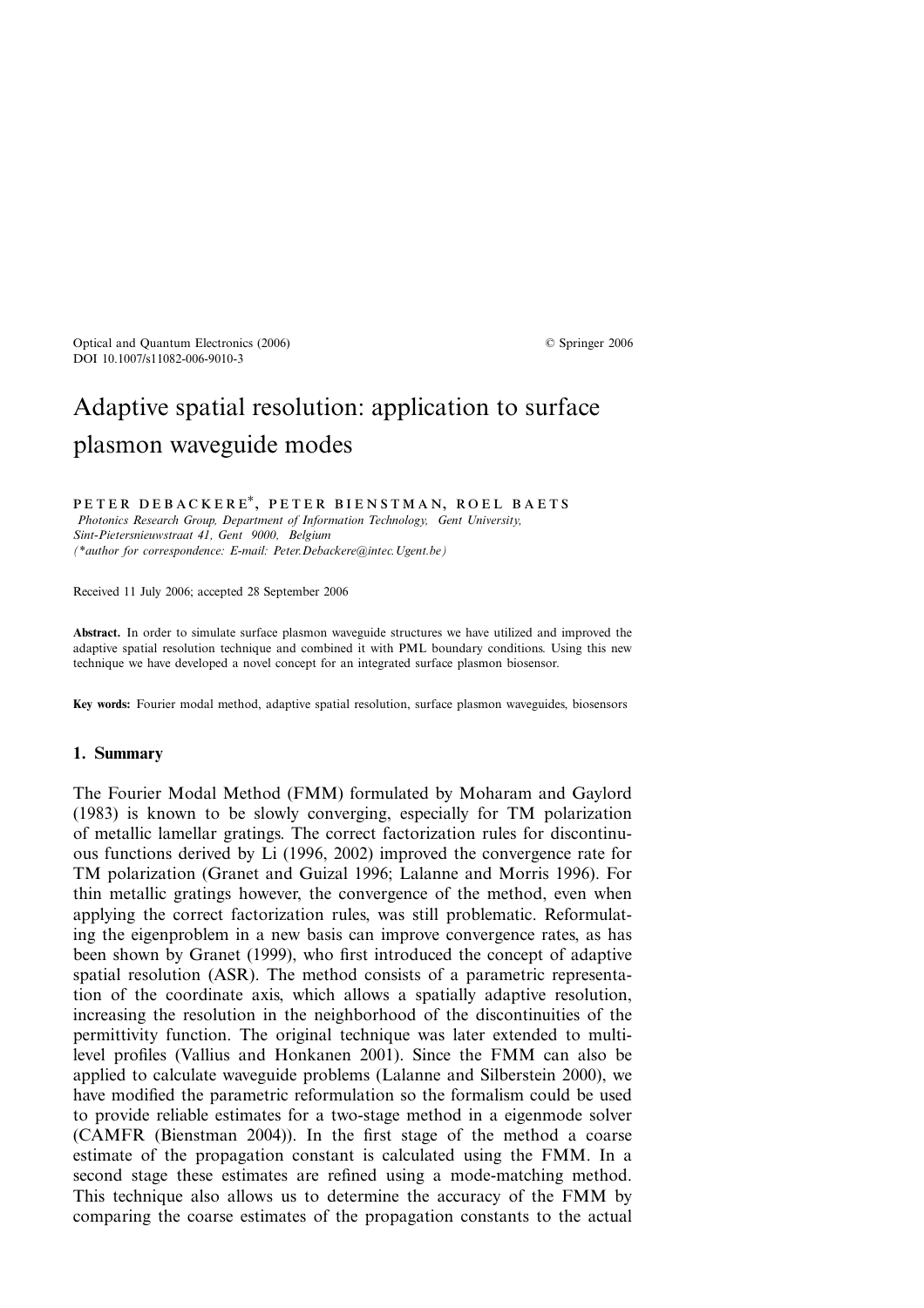values. Perfectly Matched Layer (PML) boundary conditions (Bienstman and Baets 2002) were also integrated into the formalism.

Using this calculation scheme we have developed a novel concept for an integrated surface plasmon biosensor. The use of surface plasmon resonance (SPR) for biological and chemical sensing is well established. The high sensitivity of this technique to surface phenomena makes it ideal for use in real-time and label-free biosensors where very small changes in refractive index must be detected. In the past decade, several integrated optical SPR sensors have been demonstrated (Harris and Wilkinson 1995; Homola *et al.* 1997; Čtyrocký *et al.* 1999), in which thin gold films serving as a platform for the attachment of sensing films are deposited on top of an integrated optical waveguide system. However, all integrated SPR sensors that have been investigated so far are fabricated in a material system with a low refractive index contrast, keeping typical dimensions of waveguides and optical components too large for miniaturization and consequent labon-chip applications. Working with a high refractive index material system such as silicon-on-insulator is a more straight-forward approach to meet the requirements for high-level integration and high-throughput fabrication.

## **2. Theory**

The FMM is based on a series representation of the electromagnetic field in the region that contains the grating. This series representation must then satisfy the appropriate boundary conditions (Moharam and Gaylord 1983; Granet and Guizal 1996). Consider the case of a lamellar grating configuration as shown in Fig. 1. A piece-wise homogenuous system with thickness *h*, characterized by a refractive index  $n_2(x)$ , periodic in the *x* direction with period *d* and independent of the *y*-coordinate separates the vacuum  $(n=1)$  and a homogenuous isotropic medium with refractive index  $n_3$ . This structure is illuminated by a p-polarized monochromatic plane wave with a



Fig. 1. Setup for the FMM.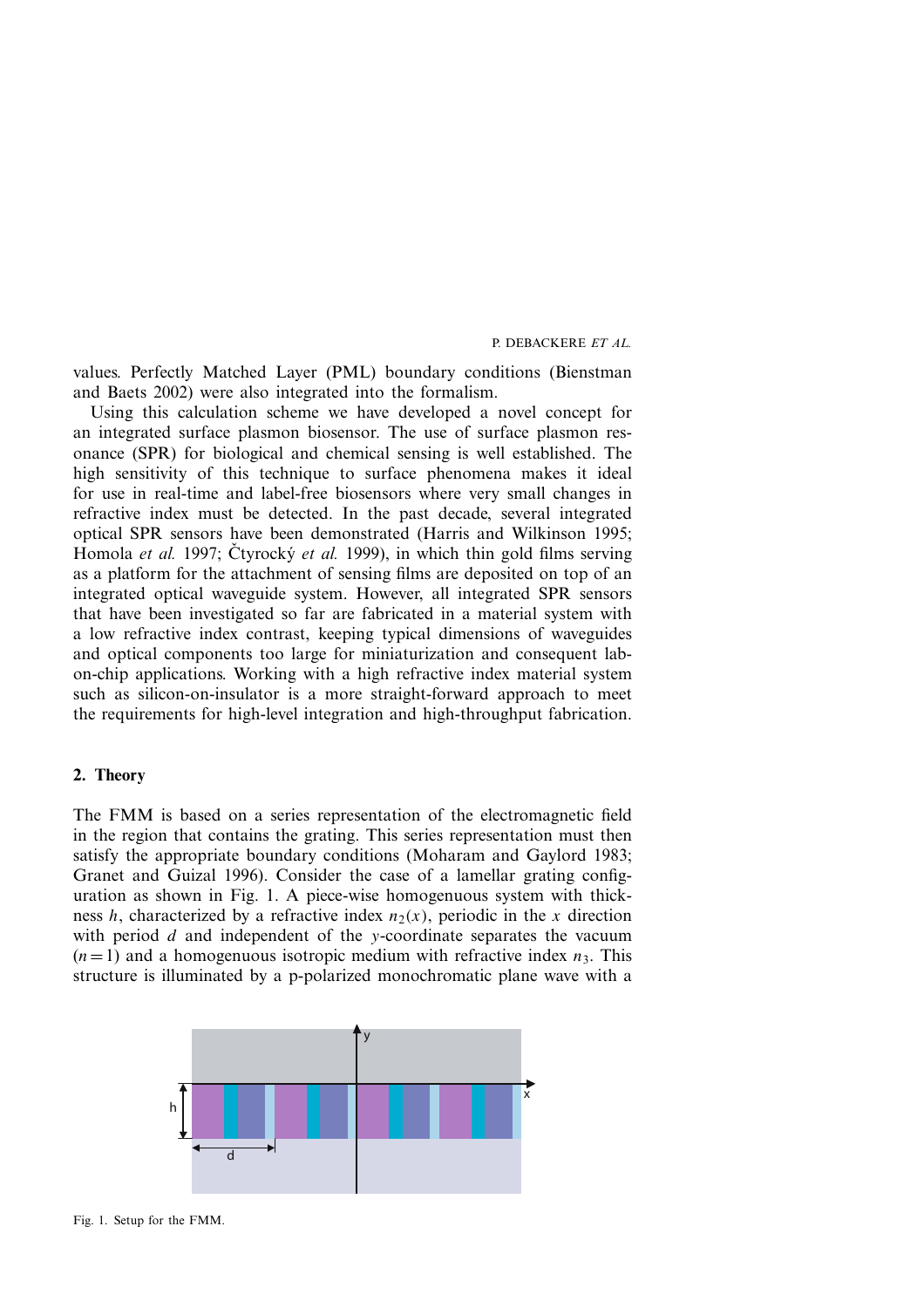vacuum wavelength *λ*, angular frequency *ω* and wave number *k* at normal incidence. The unknown function is the *y*-component of the magnetic field  $H_y(x, z)$ . In each region, which we refer to by the subscript *i*,  $i \in \{1, 2, 3\}$ , the field can be represented by the following superposition of eigenmodes:

$$
H_{iy}(x,z) = \sum_{q} \left[ A_{iq}^{+} e^{-ikr_{iq}z} + A_{iq}^{-} e^{ikr_{iq}z} \right] \phi_{iq}(x), \qquad (1)
$$

where  $A_{ia}^+$  and  $A_{ia}^-$  are modal-field amplitudes and  $r_{iq}$  and  $\phi_{iq}(x)$  are modal eigenvalues and modal eigenfunctions, which are determined by the boundary-value problem

$$
L_i(x)\phi_{iq}(x) = k^2 r_{iq}^2 \phi_{iq}(x),
$$
\n(2)

$$
\phi_{iq}(x+d) = \phi_{iq}(x),\tag{3}
$$

where  $L_i(x)$  is a second order differential operator derived from Maxwell's equations and only depending on the *x* variable.

$$
L_i(x) = n_i^2(x) \left( \frac{\partial}{\partial x} \left( \frac{1}{n_i^2(x)} \frac{\partial}{\partial x} \right) + k^2 \right).
$$
 (4)

In the vacuum and the substrate, the  $H_{i\nu}$  functions are given by Rayleigh expansions. The only remaining problem is to compute the eigenmodes  $\phi_{2q}(x)$  and the eigenvalues  $r_{2q}^2$  in the grating region. For that purpose we first expand the eigenmodes  $\overline{r}_1^4$  terms of plane waves

$$
\phi_{2q}(x) = \sum_{m} \phi_{2mq} e^{-ik a_m x},\tag{5}
$$

and then project Equation (2) onto the Fourier basis  $e^{-i2\pi m(x/d)}$ . We thus obtain a matrix for which the eigenvalues and eigenvectors are being sought. The above described theory is known as the classical FMM.

In order to solve the convergence problems, we first need to take a look as to what is causing them. The main reason for slow convergence is that spatial resolution remains uniform within a grating period whatever the permittivity may be (Granet 1999; Vallius and Honkanen 2001). The parametric FMM solves this problem by choosing a coordinate system in such a way that the mapping of space fits the variation of the periodic function of interest. In order to do so we need a function  $x = x(u)$  so that spatial resolution is increased at the discontinuity points. Around these points a given variation  $\Delta u$  of *u* should result in a smaller variation  $\Delta x$  of *x*. In other words, the coordinate transformation function maps non-uniformly spaced points along the *x* axis in the physical domain to uniformly spaced points in the transferred *u* domain. We present here the coordinate *x* as a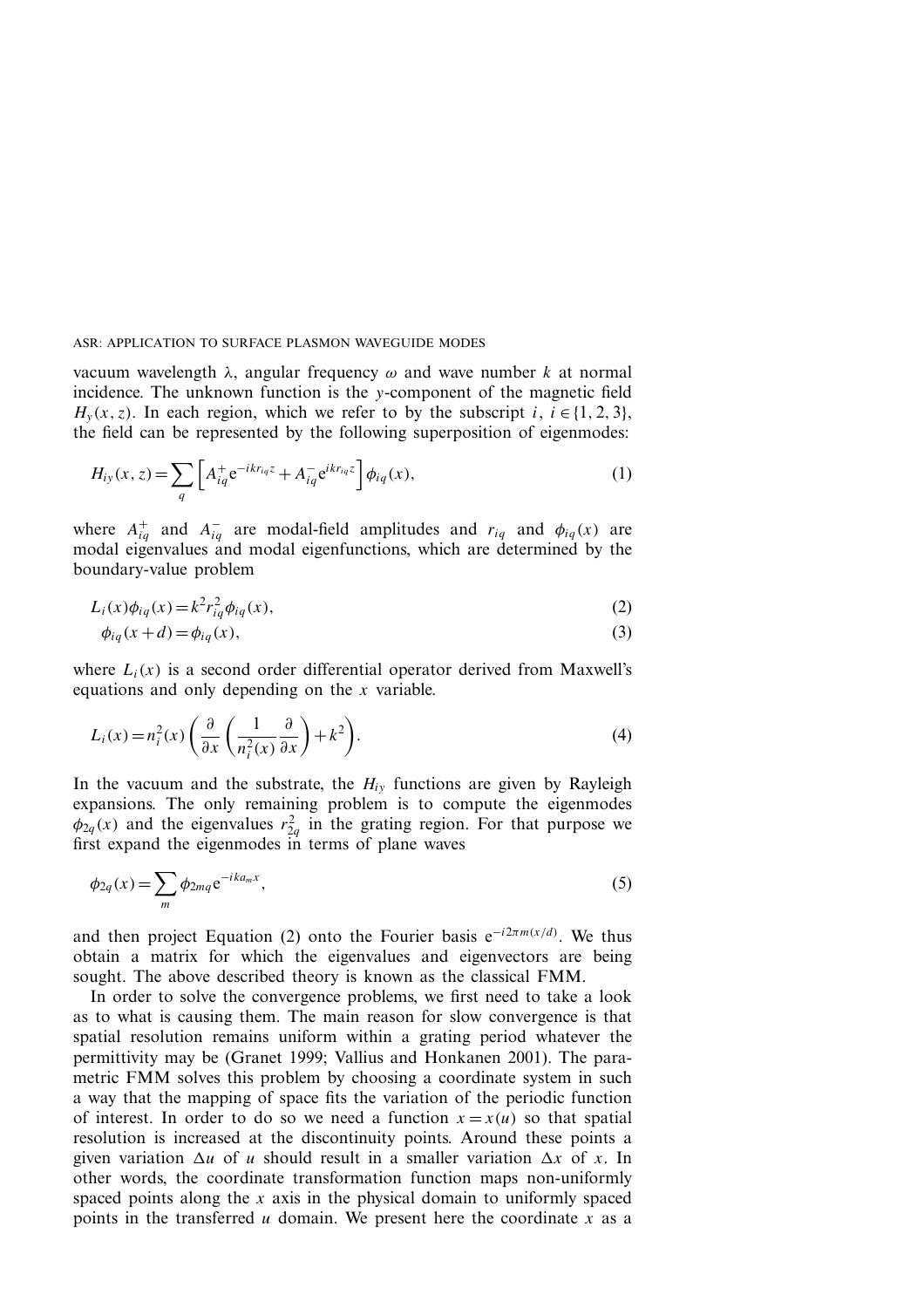function of *u* and the transition points are denoted by  $x_l$  in the *x* space and by  $u_l$  in the *u* space. Between the transitions  $x_{l-1}$  and  $x_l$  we use the function  $x_l(u)$  for the mapping between different domains. In comparison with the original formulation (Granet 1999) the formalism was modified so that the resolution near the discontinuities is increased even more (due to the fact that  $a_3$  depends only on the difference between  $x_l$  and  $x_{l-1}$  and not on the total thickness *d*), and the discontinuities in the new basis can differ from the discontinuities in the old basis. In comparison with the work of Vallius and Honkanen (2001) the period d' in the new basis can differ from the original period *d*, which allows us to stretch the entire structure.

$$
x_l(u) = a_1 + a_2 u - \frac{n a_3}{2\pi} \sin\left(\frac{2\pi (u - u_{l-1})}{u_l - u_{l-1}}\right)
$$
(6)

with

$$
a_1 = \frac{u_l x_{l-1} - u_{l-1} x_l}{u_l - u_{l-1}},
$$
\n<sup>(7)</sup>

$$
a_2 = \frac{x_l - x_{l-1}}{u_l - u_{l-1}},\tag{8}
$$

$$
a_3 = x_l - x_{l-1}.\tag{9}
$$

The above relation defines a cartesian coordinate system  $(u, y, z)$  with a scale factor along the *x*-axis. We then introduce a new vector basis  $\mathbf{e}_u =$  $(dx/du)e_x$ , the other two unit vectors  $e_y$  and  $e_z$  being unchanged. The newly defined function of  $u$  is periodic with period  $d'$  which can be different than the period of the permittivity function and its derivative is minimal at the discontinuities. It can then be shown that the  $L_i$  operator becomes

$$
L_i(u) = \frac{1}{b_i(u)} \left( \frac{dx}{du} + \frac{\partial}{\partial u} \left( \frac{1}{a_i(u)} \frac{\partial}{\partial u} \right) \right)
$$
(10)

with

$$
b_i(u) = \frac{h(u)}{n_i^2(u)}, \quad a_i(u) = h(u)n_i^2(u), \quad h(u) = \frac{dx}{du}.
$$
 (11)

We can obtain a matrix relation by following the same way as we did in the classical FMM. The matrix for which the eigenvalues are being sought is given by

$$
[\mathbf{L}_i] = [\mathbf{b}_i]^{-1} [\mathbf{[h]} - [a][\mathbf{a}_i]^{-1}[a]], \qquad (12)
$$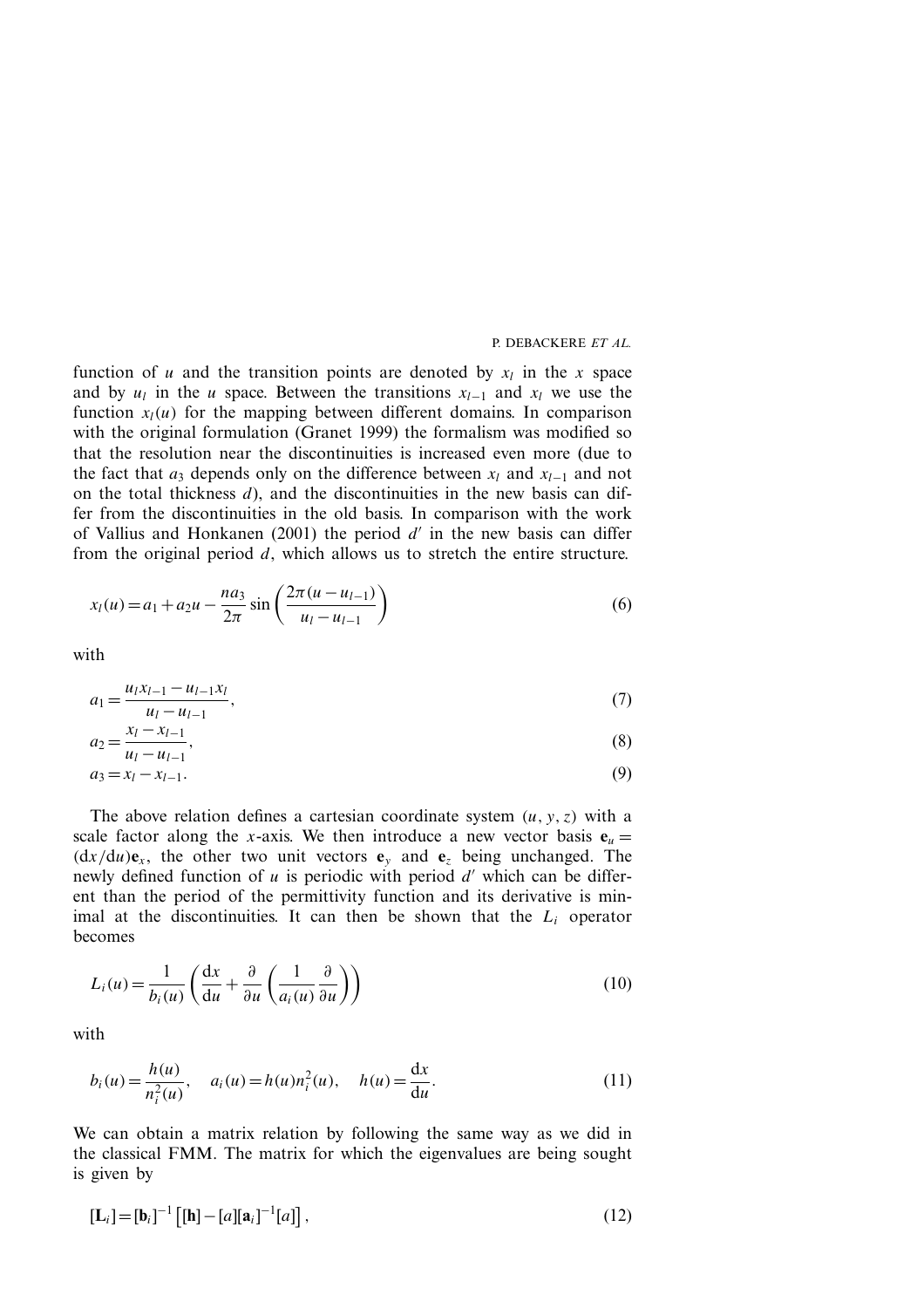where [**h**] is the matrix formed by the Fourier coefficients of *h* such that

$$
h_{mn} = h_{m-n} = \frac{1}{2d} \int_{-d'}^{d'} h(u) e^{-i2\pi(m-n)\frac{u}{d'}} du.
$$
 (13)

Similar definitions hold for  $[a_i]$  and  $[b_i]$ ,  $[a]$  is the diagonal matrix formed by  $a_{q}$ , defined by

$$
a_q = q \frac{\lambda}{d'}.\tag{14}
$$

The main advantage of this change of coordinate is that we no longer need the Fourier coefficients of the exact refractive index profile, but of the transformed refractive index profile  $h(u)\epsilon_r(u)$ . The choice of coordinate mapping thus has a direct consequence on the convergence of the Fourier series. By comparing the convergence of the Fourier series we arrived at three fairly obvious choices. The first possibility is to divide the period *d* in *l* equal sections, we shall refer to this method as the uniform solver. The second possibility is to chose the transitions so that the peak height of the function  $h(u)\epsilon_r(u)$  is equal in each section, this will be referred to as the adaptive solver. The third possibility introduces a new period d' and divides this period into equal sections, this shall be referred to as the extended uniform solver. As an illustration we depicted the transformed dielectric profile *h*(*u*) $\epsilon_r$  for a thin metallic layer (40 nm,  $\epsilon_r = -19 - 0.5301$ *j*), surrounded by a dielectric cladding layer (1  $\mu$ m,  $\epsilon_r$  = 4) and the Fourier approximation truncated after 10 (red), 25 (orange), 50 (green) and 100 (blue) modes. Only the real part of the dielectric function is shown in these figures. One can clearly see that the uniform solver and the extended uniform solver show the most promising convergence.

## **3. Numerical example**

We have investigated the convergence properties of the new method and compared them to the original formulation of the FMM and Granet's formulation (1999).

The setup consists of a thin metallic layer (width  $40 \text{ nm}$ ,  $n = 0.0608 -$ 4.3593*j*) surrounded by dielectric cladding layers (width  $1 \mu m$ ,  $n = 2$ ). If the metallic layer is thin enough, the surface plasmon modes guided by the interfaces become coupled due to field tunneling through the metal, thus creating supermodes. In general, only two purely bound TM modes are guided by a such a structure. In the plane perpendicular to the direction of propagation the electric field of these modes is comprised of a single component, normal to the interface, having either a symmetric or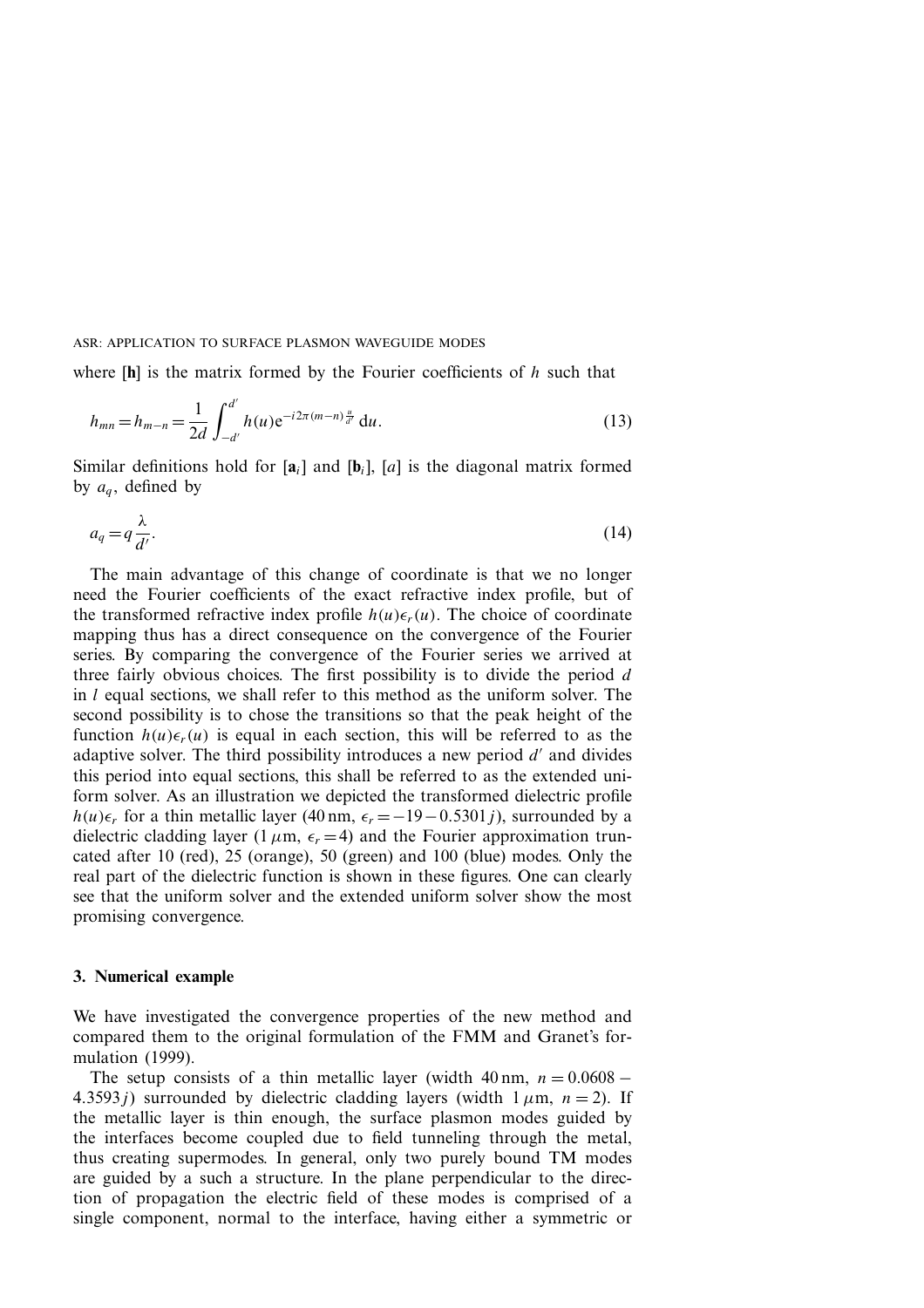

Fig. 2. Comparison of the different coordinate transformation schemes. (a) Profile of the relative dielectric constant of a thin metallic layer, the configuration is shown in the inset. (b) Transformed relative dielectric profile of the uniform solver algorithm, the inset depicts the coordinate transformation for this configuration. (c) Transformed relative dielectric profile of the adaptive solver algorithm, the inset depicts the coordinate transformation for this configuration. (d) Transformed relative dielectric profile of the extended uniform algorithm, the inset depicts the coordinate transformation for this configuration.

assymmetric distribution across the waveguide. While the symmetric mode extends into the cladding layers, the asymmetric mode is tightly bound to the metallic waveguide and will be extremely lossy. In order to test the convergence of both new methods we made use of the symmetries and placed the entire structure between two magnetic walls, thus selecting the asymmetric plasmon polariton mode. In order to reduce reflections from the top magnetic wall we have also incorporated PML in the simulations implemented as a complex cladding thickness. We calculated the eigenvalues by using a growing number of the truncation order and compared the convergence of the real part of the first eigenvalue. The result of this simulation is plotted in Fig. 3. Due to the small feature size the classical FMM converges slowly. Since the old parametric formulation (Granet 1999) does not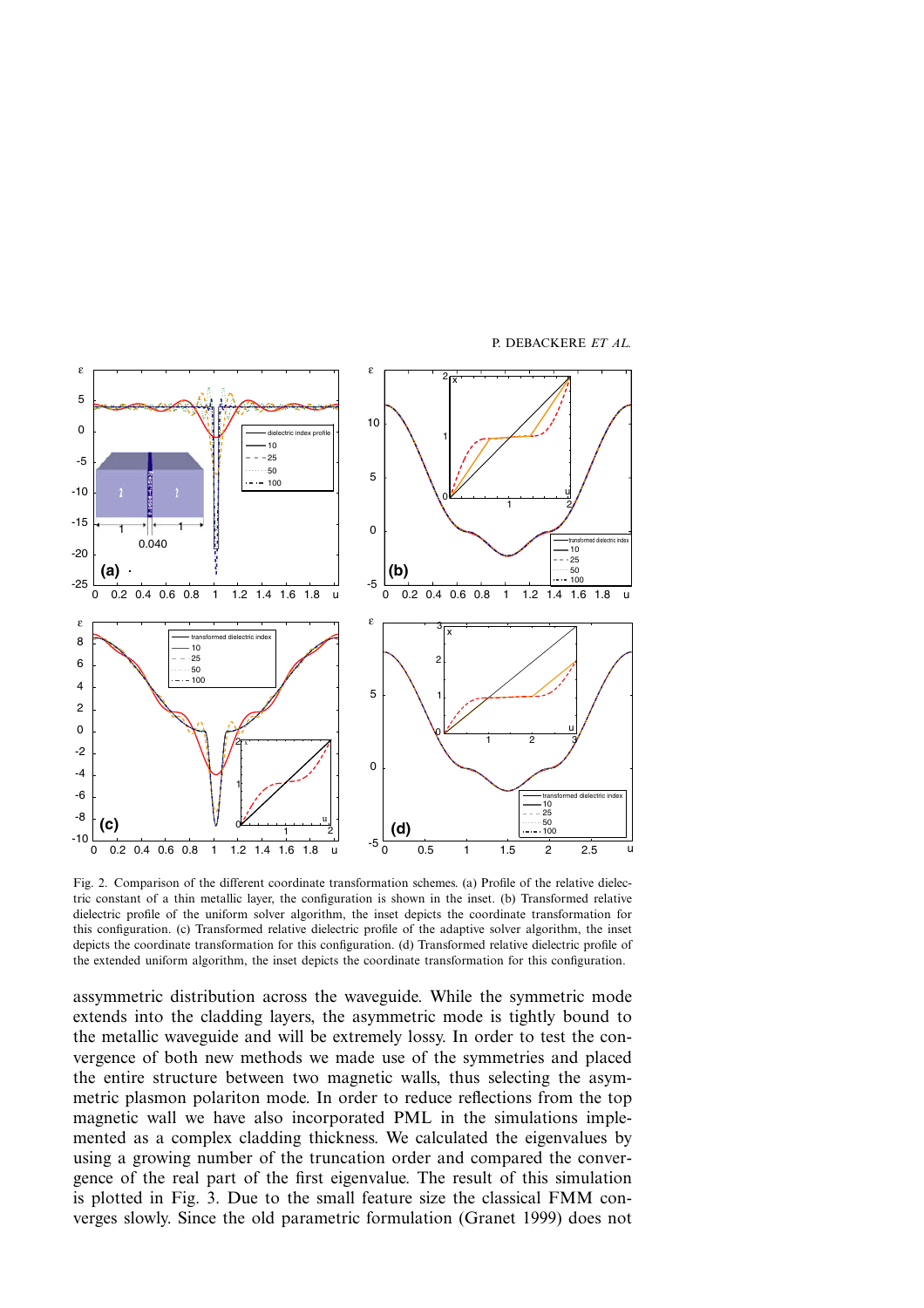

Fig. 3. Convergence of the first order eigenmode of a metallic waveguide with PML boundary conditions.

allow the spreading of the small features in the *u* space, the Gibb's phenomenon will prevent small detail to be resolved correctly, which has a negative impact on the convergence of this method. Due to the presence of PML boundary conditions the uniform algorithm fails to converge. This is due to the fact that the algorithm reduces the distance between the guiding metallic layer and the boundaries and thus the PML has a detrimental influence on the convergence of the guided modes. By stretching the entire structure the thickness of the cladding layers can be maintained and the convergence is optimal as can be seen in Fig. 3

### **4. Application: a surface plasmon biosensor**

Using this calculation scheme we have designed and simulated a novel concept of a surface plasmon biosensor. Only the basic design and principle of the device will be discussed here, for a detailed analysis we refer to Debackere *et al.* (in press). A scheme of the surface plasmon interferometer is depicted in Fig. 4. The interferometer consists of a gold layer embedded in the silicon membrane on top of a supporting silica layer. When a dielectric TM-polarized mode guided by the silicon membrane slab waveguide enters the structure and reaches the gold, two surface plasmon modes are launched, one at the upper and one at the lower interface of the gold layer. Since the refractive indices of the upper and the lower cladding layers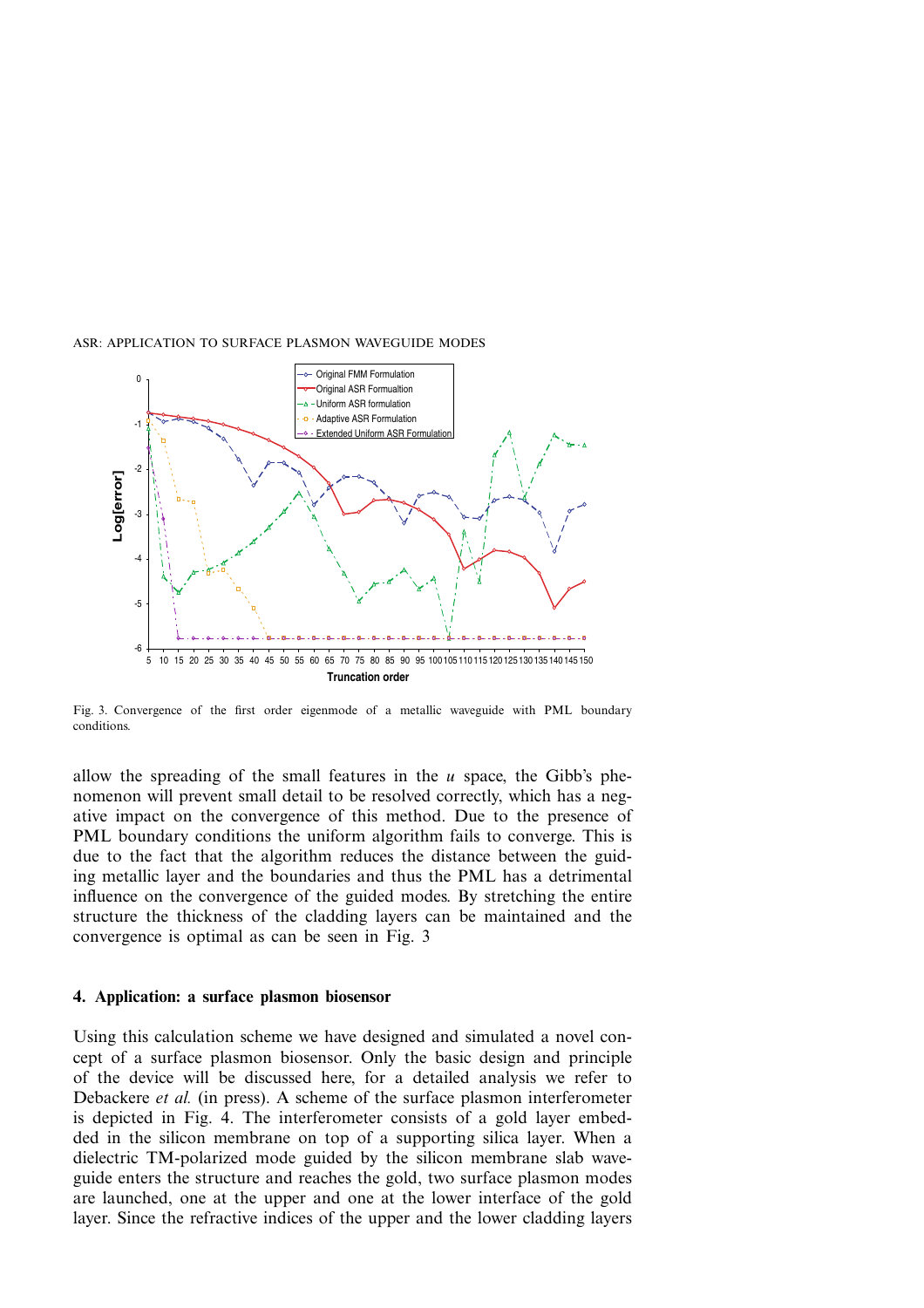

Fig. 4. Schematical setup of the proposed structure, all dimensions in  $\mu$ m.

are sufficiently different, these modes cannot couple. Therefore, their phase velocities are entirely determined by the refractive index of the upper and lower dielectric respectively. At the end of this section, interference of the two surface plasmon modes results in a dielectric mode launched in the output waveguide. This explains the sensing functionality of the interferometer: a change in the refractive index of the medium above the gold layer results in a phase difference between the two surface plasmon modes and consequently, in a change of output intensity.

Fig. 5 illustrates the interferometric nature of our device. For a sensing section of length  $10 \mu m$ , the transmitted intensity of the fundamental TM mode of the silicon slab waveguide is plotted as a function of refractive index of the sample medium. For this simulation, we have chosen a wavelength of  $1.55 \mu m$ , which is in the near-infrared region and suitable for biosensing applications. When the upper and lower surface plasmon modes arrive in phase at the end of the sensing section, constructive interference leads to maximal transmission. However, for certain values of the sample refractive index, the phase difference between the two modes equals  $\pi$ , resulting into destructive interference and a minimum in the transmission curve.

Because the device is based on interference, the resonance of the system can be tuned to a multitude of required wavelength ranges, or refractive index ranges. The main parameters governing the response of this device are the length of the sensing region, the thickness of the Si waveguide in the sensing region, and the thickness of the Au layer.

By varying these three parameters we have optimized the sensor depicted in Fig. 4 so that the transmission would be minimal for a refractive index of the sample medium of 1.33, and a wavelength of  $1.55 \mu m$ . In the optimized design the thickness of the silicon membrane is equal to 101 nm, and the length of the device is equal to  $6.055 \mu m$ . Simulation results for this device are shown in Fig. 6.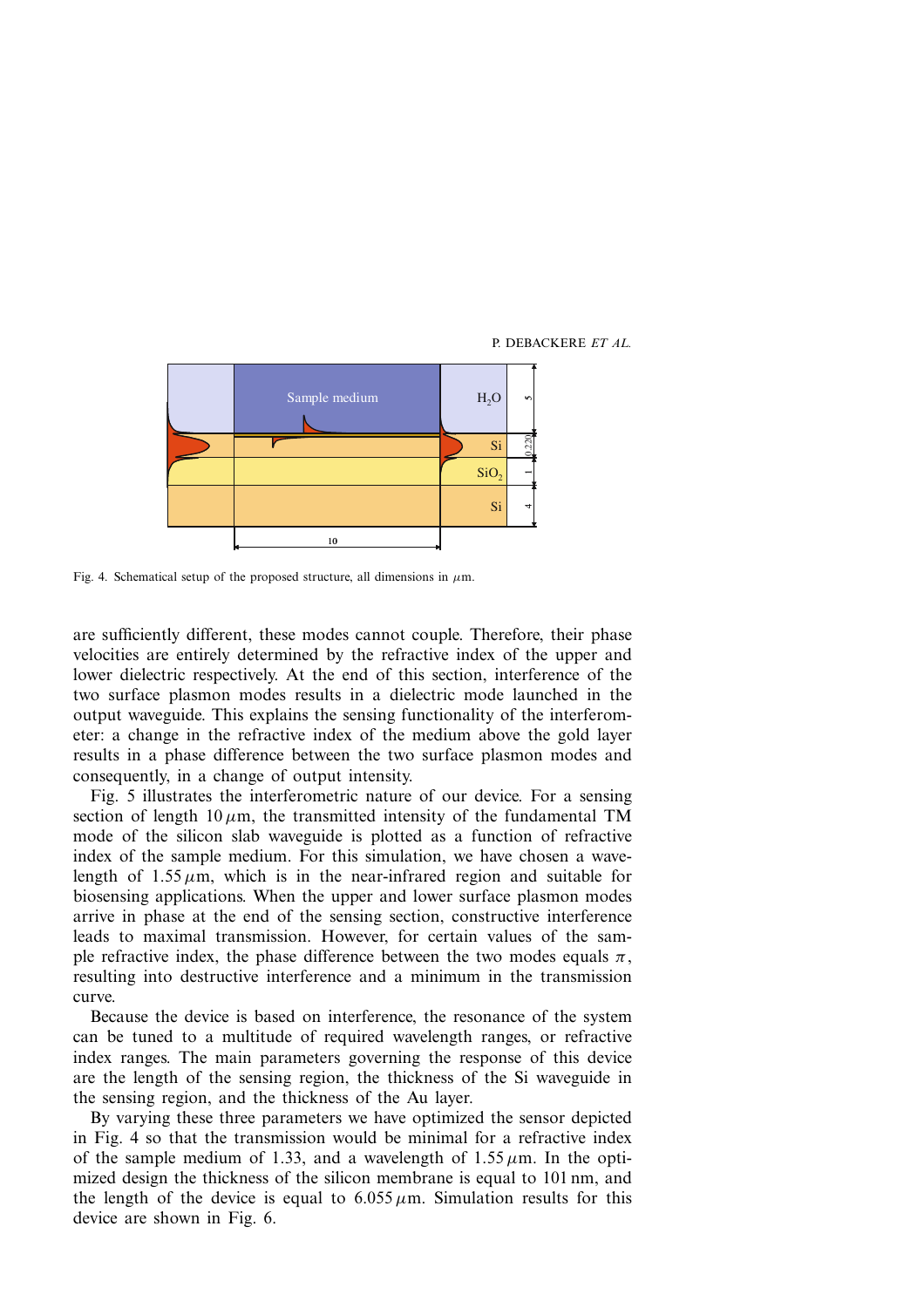

Fig. 5. Transmission of the structure depicted in Fig. 4 as a function of refractive index. The length of the structure is  $10 \mu$ m.



Fig. 6. Simulation results for the optimized structure.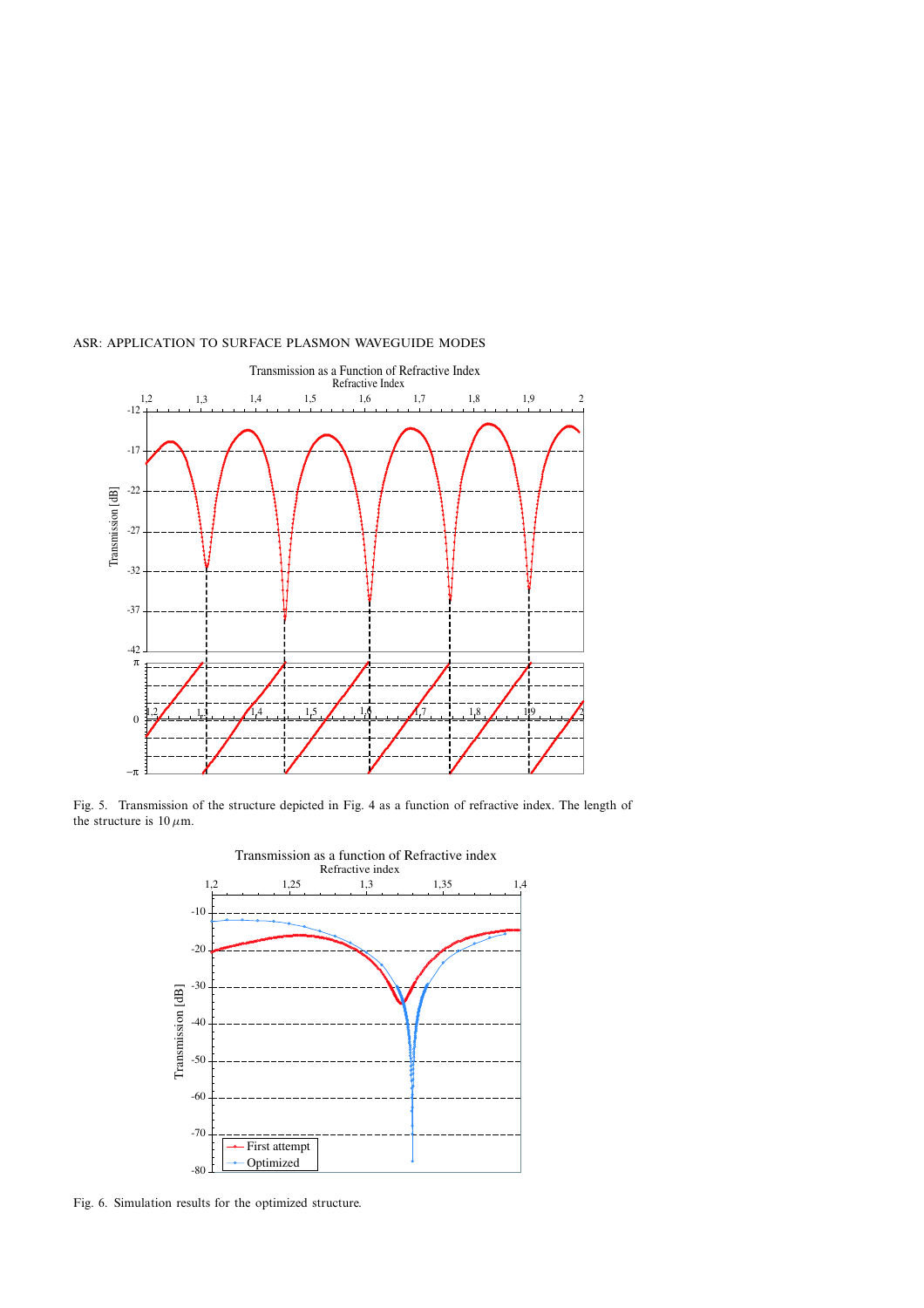If we work at a fixed wavelength and vary the refractive index of the sample medium, we can calculate that sensor sensitivity for this device reaches values of 10,000 dB/RIU (refractive index unit). In conjunction with an optoelectronic system which can measure changes in the optical power of 0.01 dB, variations in the refractive index as small as 10<sup>−</sup><sup>6</sup> can be measured. This value is comparable with that of other integrated surface plasmon sensors ( $\check{C}$ tyrock $\check{y}$  *et al.* 1999), the dimensions however are two orders of magnitude smaller. This means that the smallest amount of a certain molecule that can be detected will also be two orders of magnitude smaller than current integrated surface plasmon sensors.

## **5. Conclusion**

In order to solve the convergence problems associated with very thin metal layers, we modified the methods derived by Vallius and Honkanen (2001). Three different approaches towards improving the convergence of this method have been described, and of these only one, namely the extended uniform method, has been withheld, as it works well with PMLs based on a complex cladding thickness. This methods should allow one to simulate plasmon polariton modes with eigenmode solvers instead of FDTD methods, thus drastically reducing the simulation time and the reliability of these simulations.

With the use of this method we have developed a novel concept for an integrated surface plasmon biosensor. The device has a number of interesting benefits. First, the device is two orders of magnitude smaller than conventional surface plasmon waveguide sensors, due to the integration into a high-index contrast material system. Second the device is highly tunable, making an excellent candidate for a vast number of applications.

The authors believe this novel concept to be an important step toward a fully integrated surface plasmon lab-on-chip solution.

## **Acknowledgments**

This work was carried out in the context of the GOA project (Ghent University), and was supported by the Belgian IAP PHOTON network. P. Bienstman acknowledges the Flemish Fund for Scientific Research (FWO-Vlaanderen) for a postdoctoral fellowship.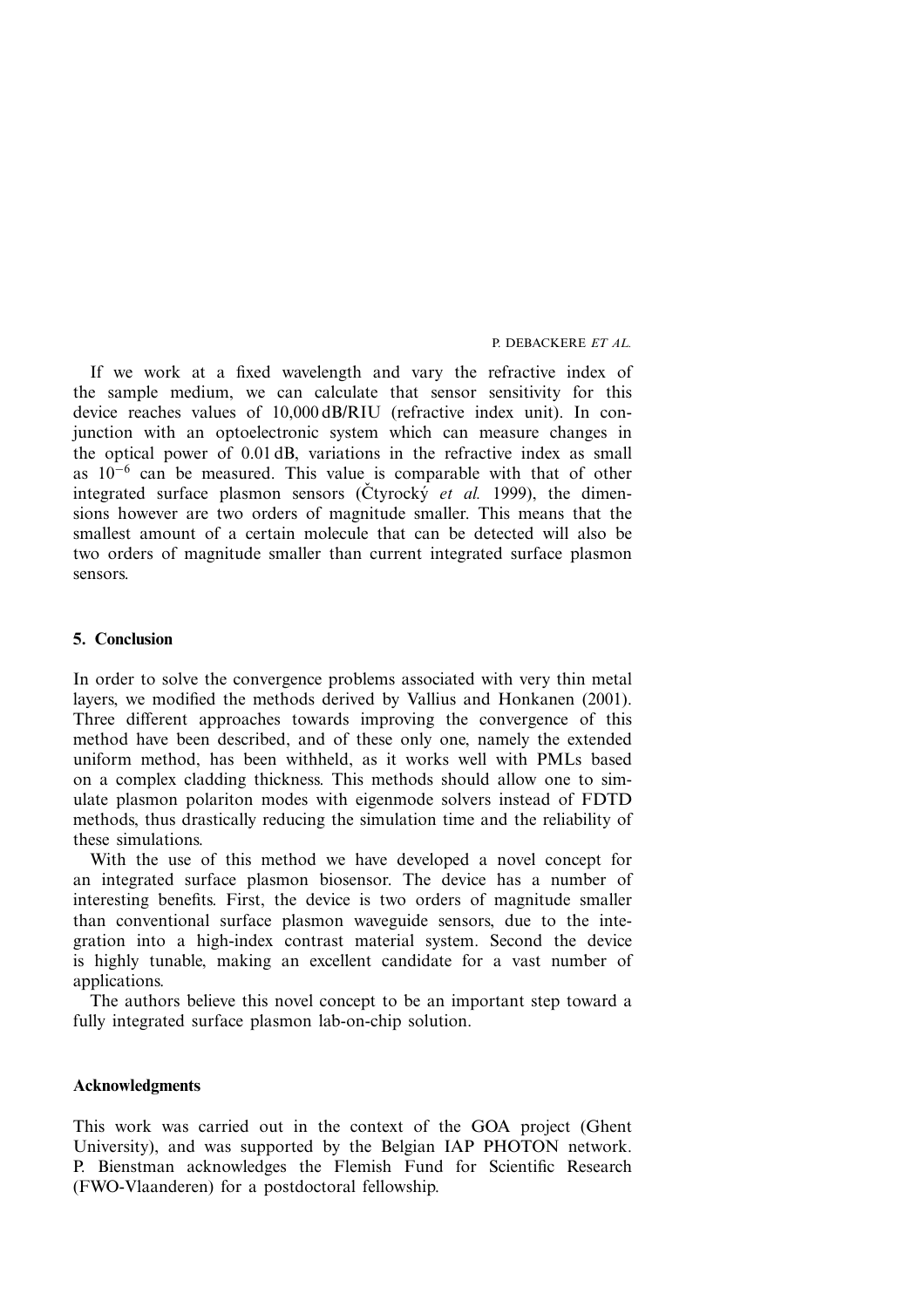## **References**

Bienstman, P. *Opt. Quant. Electron.* **36**(1/3) 5, 2004.

Bienstman, P. and R. Baets. *Opt. Quant. Electron.* **34**(5/6) 523, 2002.

- Čtyrocký, J., J. Homola, P.V. Lambeck, S. Musa, H.J.W.M. Hoekstra, R.D. Harris, J.S. Wilkinson, B. Usievich and N.M. Lyndin. *Sensor Actuator B* **54** 66, 1999.
- Debackere, P., S. Scheerlinck, P. Bienstman and R. Baets. *Opt. Exp*. **14**(16) 7063, 2006.

Granet, G. *JOSA* **16**(10) 2510, 1999.

Granet, G. and B. Guizal. *JOSA* **13**(5) 1019, 1996.

Harris, R.D. and J.S. Wilkinson. *Sensors Actuators B* **29** 261, 1995.

Homola, J., J. Čtyrocký, M. Skalský, J. Hradilová and P. Kolářová. Sensors Actuators B 38-39 286, 1997.

Li, L. *JOSA* **13**(9) 1870, 1996.

Li, L. *JOSA Commun.* **19**(7) 1443, 2002.

Lalanne P. and M. Morris. *JOSA* **13**(4) 779, 1996.

Lalanne P. and E. Silberstein. *Opt. Lett.* **25**(15) 1092, 2000.

Moharam, M.G. and T.K. Gaylord. *JOSA* **73** 451, 1983.

Vallius T. and M. Honkanen. *Opt. Exp.* **10**(1) 24, 2001.